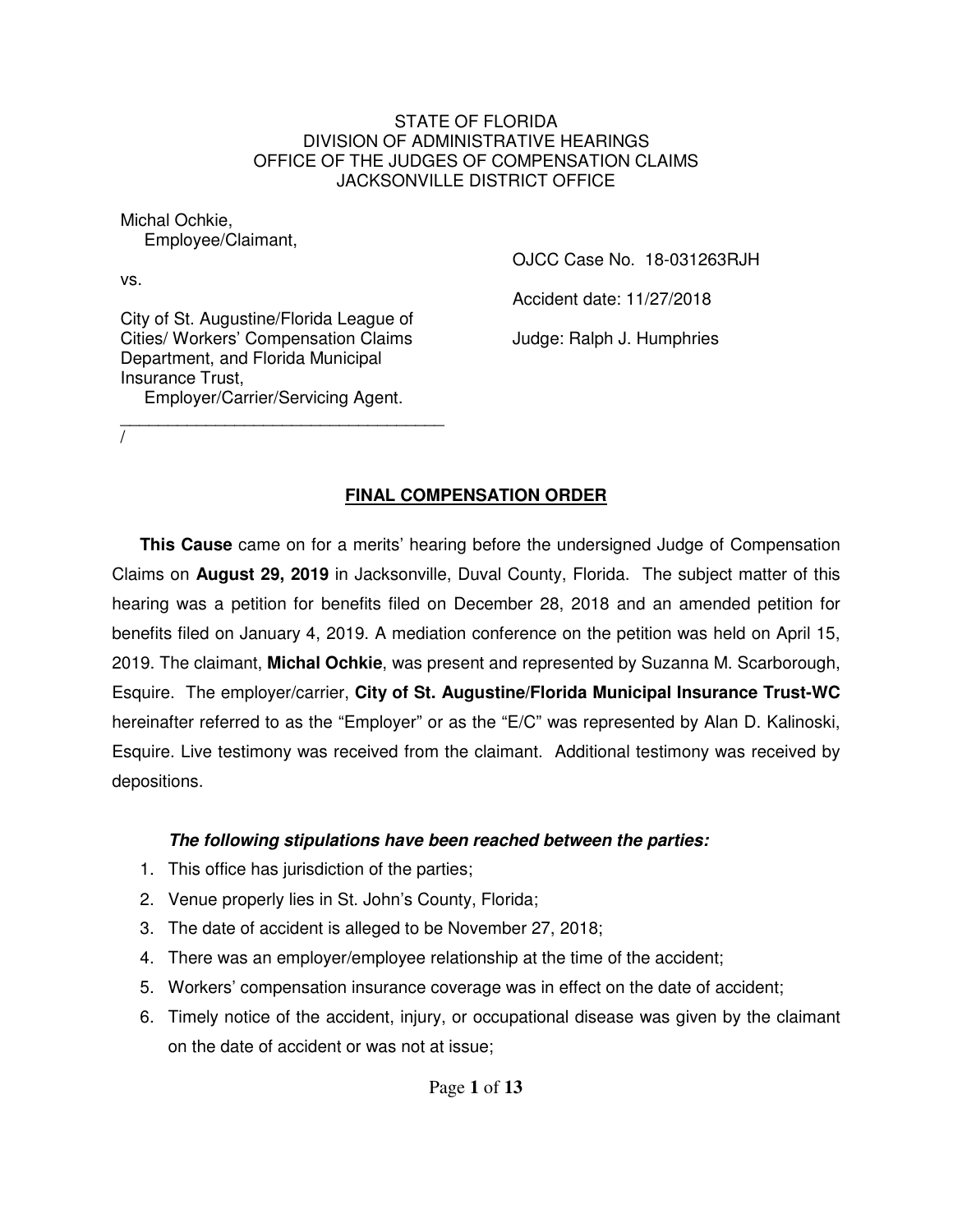- 7. Timely notice of the final hearing has been given;
- 8. The AWW was stipulated to be \$1207.67.

# **The substantive claims for determination at the current merits' hearing are the following:**

- 1. Compensability of heart disease;
- 2. Temporary total disability benefits from November 27, 2018 through December 7, 2018;
- 3. Authorization of a cardiologist;
- 4. Penalties, interest, costs, and attorney's fees.

## **The defenses raised by the E/C were the following:**

- 1. No accident or occupational disease resulting in heart disease on November 27, 2018 arising out of and in the course of employment; The claimant does not meet the criteria set forth in Section 112.18, Florida Stats., to be entitled to the presumption;
- 2. The claimant had pre-existing heart disease on or about September 10, 2018 while covered by a prior workers compensation carrier and there is no evidence of any progression of the cardiac condition to give rise to a new date of accident;
- 3. The claimant did not receive treatment for a covered condition which incapacitated the claimant from performing his work as a law enforcement officer on November 27, 2018;
- 4. If the claimant were to present the required criteria to give rise to application of the presumption, employer/carrier will present evidence to rebut application of the presumption;
- 5. The claimant's heart disease is due to one or more of the constellation of non-workrelated risk factors;
- 6. No medical verification of disability to entitle the claimant to temporary total disability benefits from November 27, 2018 Ford, pursuant to Section 440.15 (2), Florida Stats.;
- 7. The claimant did not lose any wages and he continued to work full duty following the alleged accident;
- 8. There was no referral for a cardiologist attached to the petition for benefits as required by Section 440.192 (2) (i), Florida Statutes;
- 9. Penalties, interest, costs, and attorney's fees are not due or owing.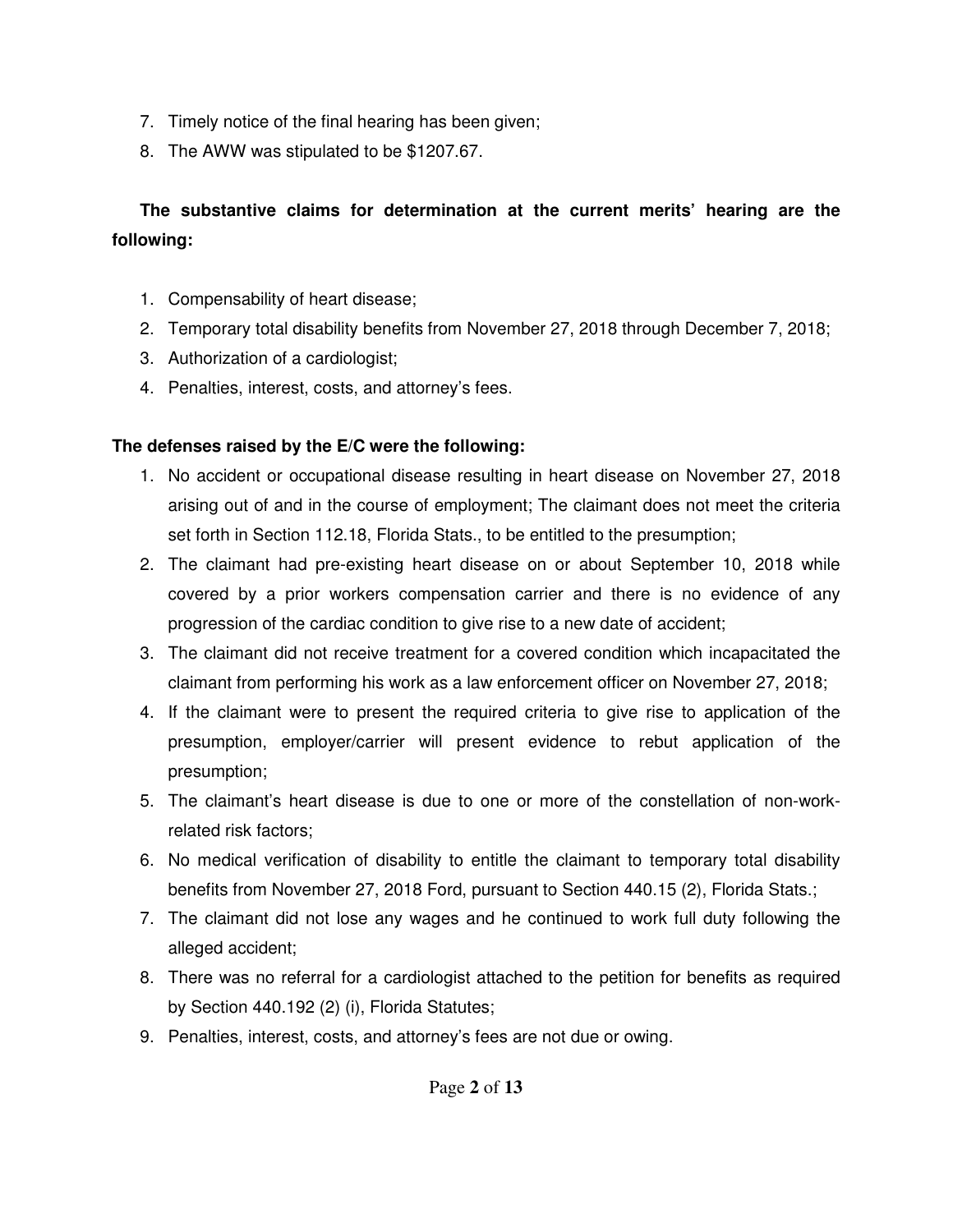## **The following documents were admitted into evidence at the current hearing: Judge's Exhibits:**

- 1. Petition for Benefits filed with DOAH on December 28, 2018;
- 2. Amended Petition for Benefits filed with DOAH on January 4, 2019;
- 3. Response to Petition for Benefits, filed with DOAH on January 7, 2019;
- 4. Pretrial Questionnaire completed by the parties and filed with DOAH May 10, 2019. Claimant's counsel inadvertently failed to include a list of the claims to be adjudicated within the body of the pretrial questionnaire. Counsel for the employer/carrier concedes all issues were known to the E/C and appropriate defenses were raised. The E/C affirmatively waived any objection to proceeding to an adjudication of the merits of the claims as set forth in the Amended Petition for Benefits filed January 4, 2019.
- 5. E/C witness and exhibit list filed with DOAH on May 22, 2019;
- 6. Claimant's amendment to pretrial stipulation filed with DOAH on June 26, 2019;
- 7. Claimant's  $2^{nd}$  amendment to the pretrial stipulation filed with DOAH on July 8, 2019;
- 8. Claimant's motion to admit medical records into evidence filed with DOAH on July 8, 2019;
- 9. Notice Designating IME Physician filed with DOAH on July 9, 2019;
- 10. E/C objection to claimant's motion to admit medical records filed with DOAH on July 9, 2019; the objection is sustained as to the medical records from Flagler Hospital and Dr. Whitlock as those records were not from authorized providers. As more particularly set forth hereinafter, however, those records may be utilized and relied upon by Dr. Chernobelsky and Dr. Koren as part of their testimony and in the expression of their opinions.
- 11. E/C objection to claimant's  $2^{nd}$  amendment to the pretrial stipulation filed with DOAH on July 9, 2019. Confirming the ruling I made on the record, this objection is overruled.
- 12. Claimant's Prehearing Statement admitted for purposes of argument only and not as evidence, filed with DOAH on August 27, 2019;
- 13. Employer/Carrier's Trial Memorandum admitted for purposes of argument only and not as evidence, filed with DOAH on August 27, 2019.

### **Claimant's Exhibit:**

Page **3** of **13**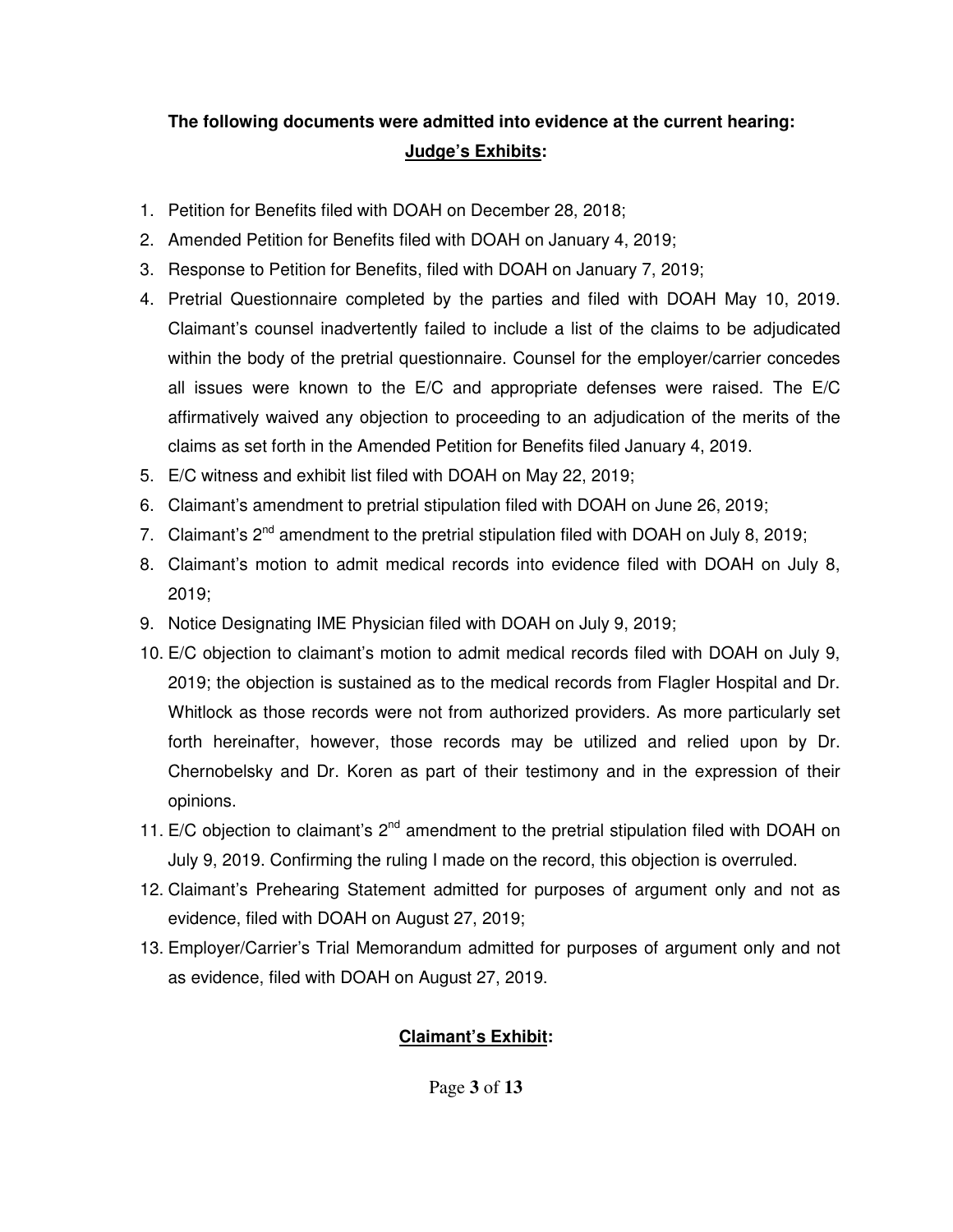- 1. Deposition of Donna Hayes filed with DOAH on August 27, 2019;
- 2. Deposition of Dr. Chernobelsky with attachments filed with DOAH on August 26, 2019. E/C maintains its objections to documentary evidence as more particular set forth in its objection to claimant's motion to admit medical records filed July 9, 2019. That objection is sustained and the medical records shall not be independently admitted into evidence. I find, however, that these records are the type of records upon which a medical expert would typically rely and objections to the opinions of Dr. Chernobelsky, premised upon the objections to these records are overruled. E/C has made no showing these records are not reliable or are not as they purport to be. Indeed, counsel for the employer/carrier addressed questions to Dr. Michael Koren premised upon his review of many of these same records and reliance on their content.
- 3. Deposition of Dr. Michael Koren with attachments filed at docket Nos. 39-47 on August 27, 2019. E/C maintains its same objections as set forth hereinabove. E/C's objection is sustained but, identical to my ruling with Dr. Chernobelsky, it is my determination these records can properly be considered by Dr. Koren in rendering any testimony or opinions herein.

## **Employer's Exhibits:**

1. Deposition of Dr. Koren and exhibits but excluding those records objected to as set forth hereinabove. See ruling immediately above.

In my determination herein I have attempted to distill all the testimony and salient facts together with the findings and conclusions necessary to the resolution of this matter. I have not necessarily attempted to summarize the substance of the claimant's testimony or the testimony of any live or deposition witness, nor have I attempted to state nonessential facts.

Because I have not done so should not be construed that I have failed to consider all of the evidence.

## **Based upon the evidence, I make the following findings of fact and conclusions of law:**

- 1. I have jurisdiction of the parties and the subject matter.
- 2. The stipulations of the parties are accepted and adopted by me as findings of fact.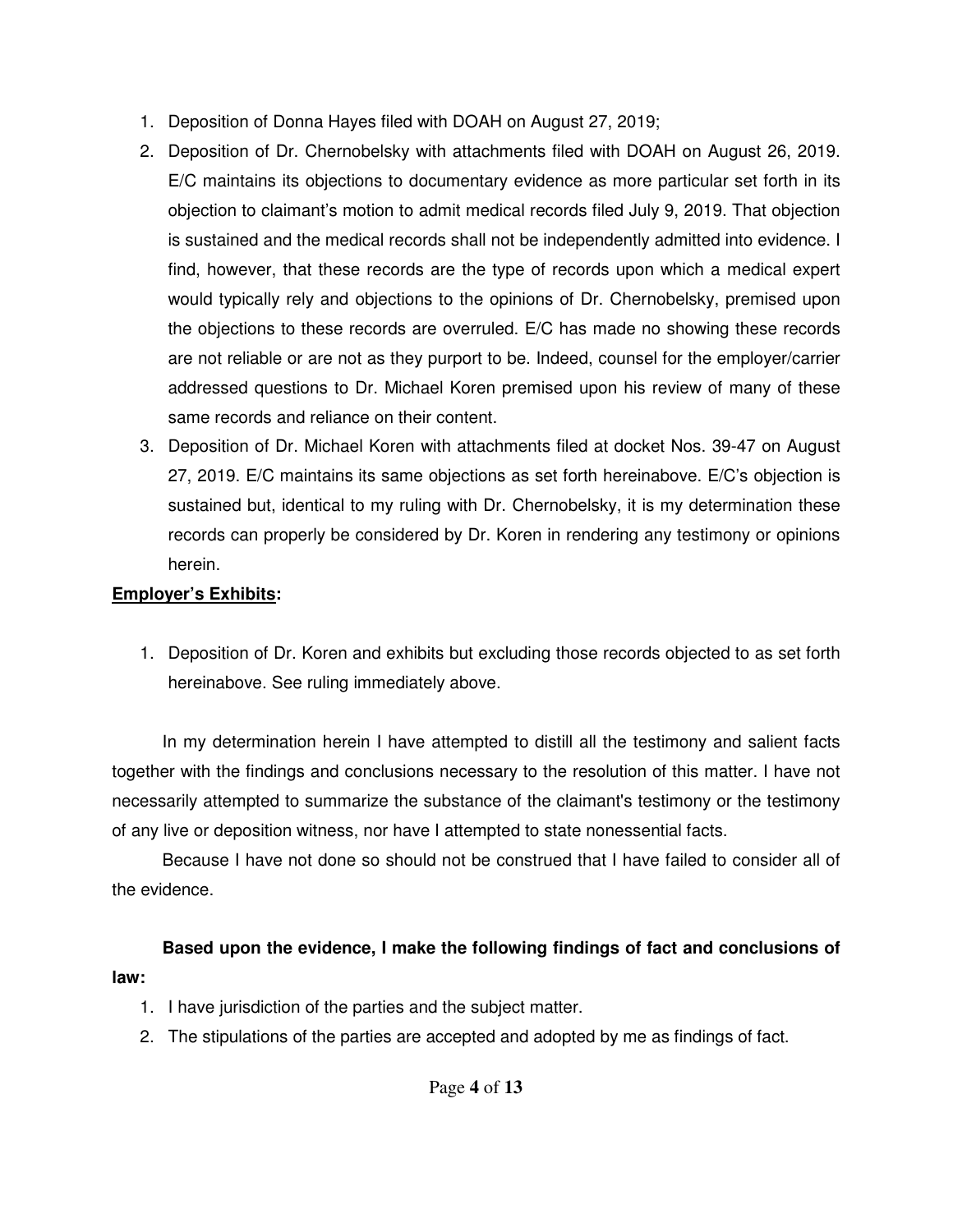- 3. The evidence closed in this matter on August 29, 2019 after which closing arguments were made by the parties.
- 4. On the day of the alleged accident, the claimant was working as a corporal with the employer with whom she had worked for 11 years. At that time, she was engaged in dual roles of supervising the detective squad as well as performing her regular duties. While working, she experienced extreme chest pain and shortness of breath. Pain also extended down her left arm. She reports difficulty breathing. Claimant had experienced similar symptoms in September 2018 but reports the pain of November 27, 2018 was "100 times worse." She reported the incident and was transported to Flagler Hospital.
- 5. Claimant testified regarding her pertinent medical history. She reports having experienced arrhythmia in 2006 but did not require medications or medical intervention.
- 6. Claimant began smoking cigarettes in approximately 2001 but would do so in high stress situations. She testified her smoking was as little as one pack per month to as much as one pack per week. She would also smoke while drinking socially. She would quit smoking off and on and beginning September 2018, she quit smoking completely. She reports smoking one pack per week prior to quitting.
- 7. On September 10, 2018, she reported to Flagler Hospital with chest tightness and pain in her left arm. She was admitted for one night. She is not aware of any diagnosis relating to her heart and was not prescribed any medications. It is her understanding testing was done to rule out acid reflux.
- 8. Claimant was transported by rescue to her hospitalization on November 27, 2018 where she remained until December 1, 2018. While hospitalized, various testing was performed to include an EKG, stress tests and a cardiac catheterization on November 30, 2018. Her understanding of the results of the catheterization included a diagnosis of coronary artery disease with an artery that was 80% blocked. A stent could not be placed because of the size of the vessel at the location of blockage. She was informed she would be on medications and monitoring for the rest of her life. At the time of discharge, she was prescribed various medications including nitroglycerin, statin's and others. She was not allowed to return to work until December 7, 2018 as she was required to perform a stress test, and pass that test, before she could return. That test was performed on December 5, 2018. She has performed full duty since her return to work on December 7.
- Page **5** of **13** 9. After her hospitalization, she was sent by the carrier to see Dr. Koren who was authorized by the carrier until such time as the claim was denied. She believes she saw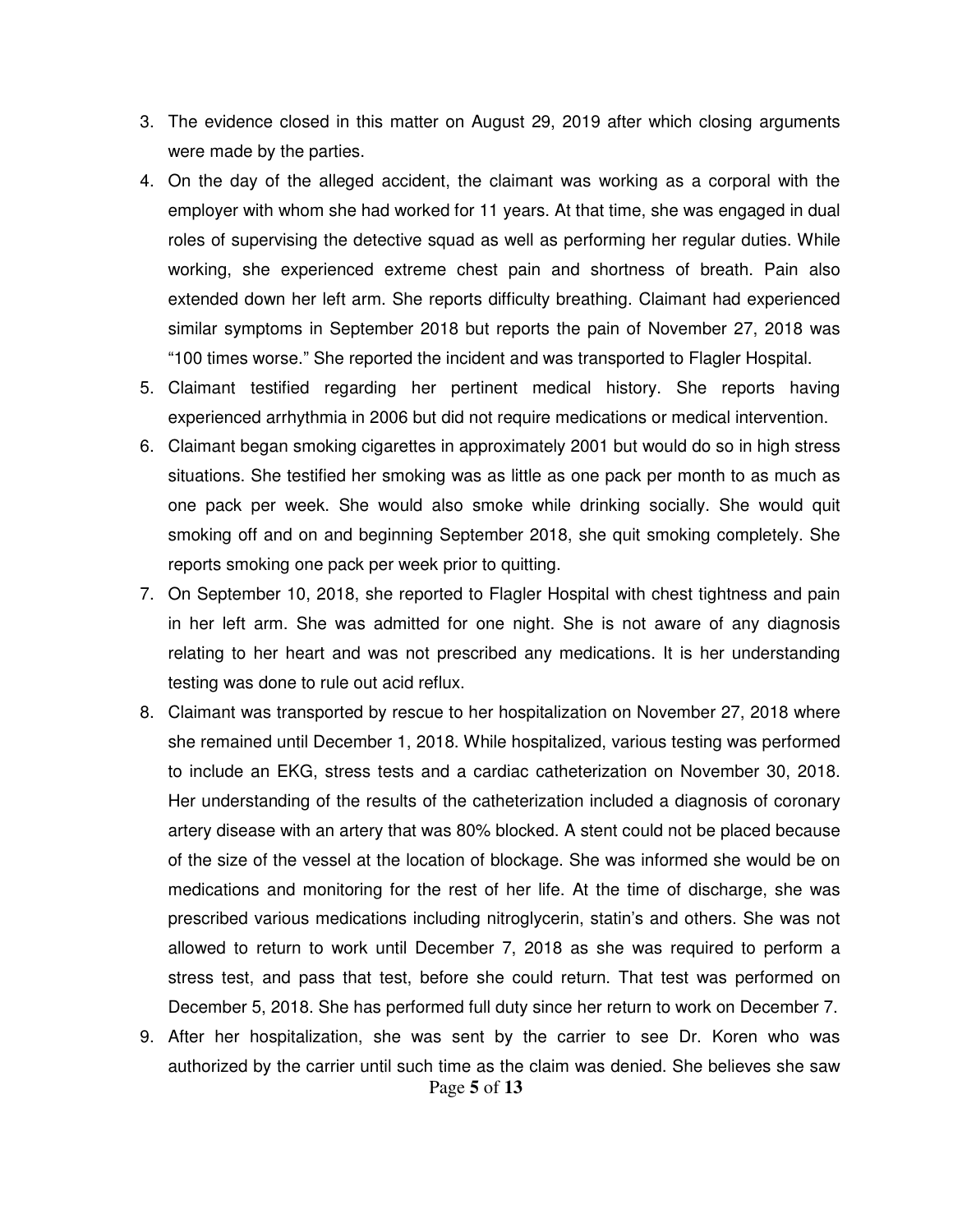him 5 times. Although some medications were changed, she continues with regular medications. Despite that, she continues to experience some chest pain and shortness of breath with exertion and/or stress.

- 10. Claimant testified that as a result of her hospitalization, she was unable to work during that hospitalization.
- 11. Regarding her family history, claimant's father had coronary artery disease. He was required to undergo a triple bypass surgery at the age of 51. She also understands both grandmothers had heart issues. She denies her one brother or 2 sisters have any history of heart condition or disease.
- 12. During the course of her cross-examination, the claimant denies any history of hypertension or high cholesterol. She later testified she has never been diagnosed with high cholesterol.
- 13. Dr. Alexander Chernobelsky, a board certified cardiologist, service claimant's IME physician. His experience includes serving as an authorized treating physician for patients under the heart/lung bill. He has treated "hundreds" in that capacity. He has also provided IME services in these types of cases but reports the vast majority are on behalf of the employer/carrier. He is an authorized EMA physician for Florida as well.
- 14. Dr. Chernobelsky performed a records review and prepared a report in rendering his services as an IME physician. His review of the records demonstrated the claimant was 35 years old on the time of the events giving rise to this claim. In his opinion, the claimant suffered coronary artery disease. This was confirmed by her clinical presentation, lab work, stress test and the cardiac catheterization.
- 15. Dr. Chernobelsky confirmed that while many similarly situated patients have a stent placed, the vessel that was blocked in the claimant's case was very small and very distant thus the clinician involved determined a stent would not be helpful.
- 16. During the course of his deposition, Dr. Chernobelsky testified the claimant was unable to work during her hospitalization. In his report, he commented upon her presentation at the hospital. Her symptoms were typical of angina. Her EKG was abnormal. Her nuclear stress test showed anterior attenuation artifact. Her catheterization showed the distal lesion or blockage. Included in Dr. Chernobelsky's report is the statement claimant was, on November 27, 2018, disabled from her coronary artery disease.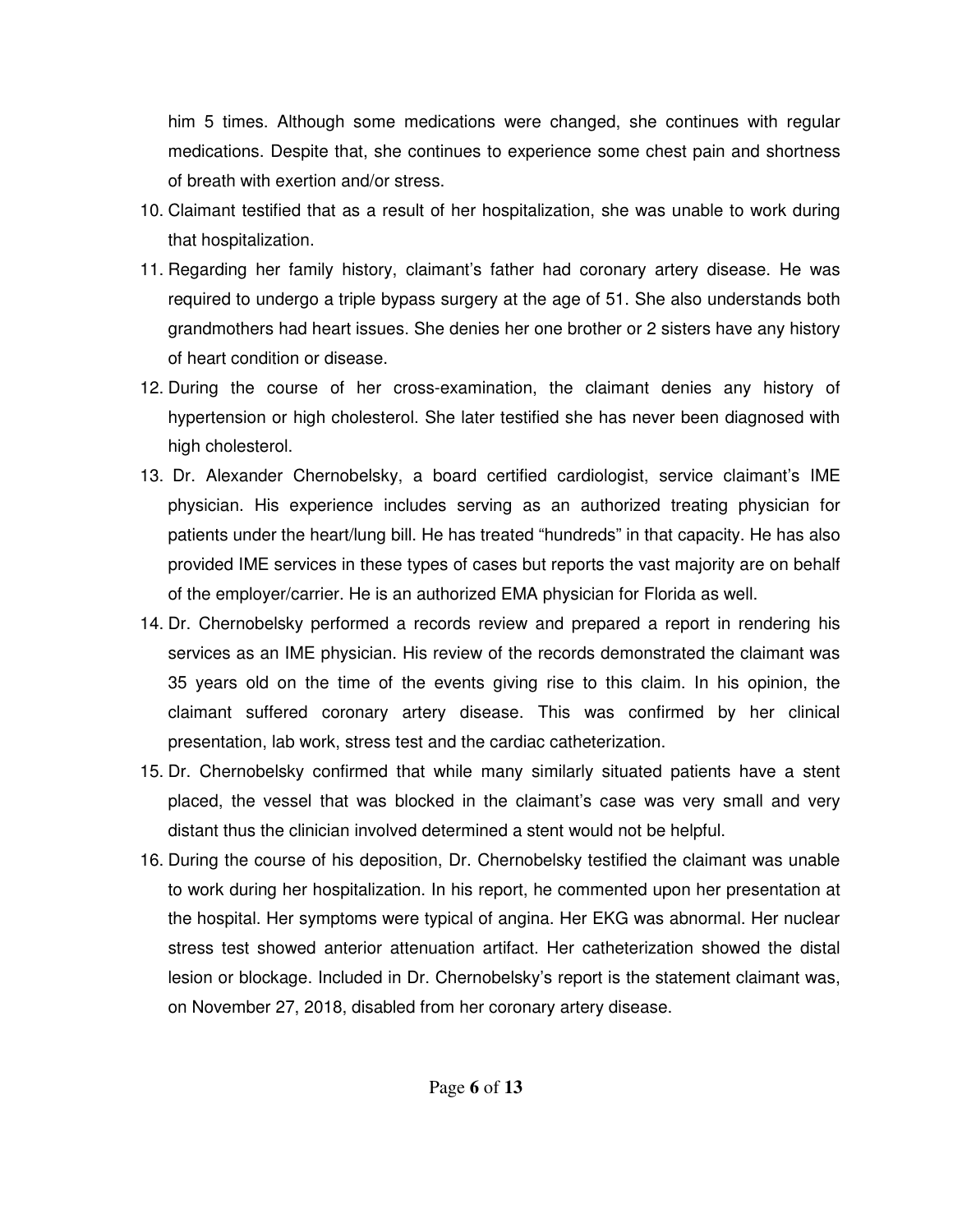- 17. Dr. Chernobelsky also reviewed the claimant's pre-employment physical performed on October 8, 2008. That physical showed no evidence of coronary artery disease. E/C has presented no evidence to the contrary.
- 18. In Dr. Chernobelsky's opinion, he is unable to state with reasonable medical certainty the cause of the claimant's coronary artery disease. His report and testimony included references to literature regarding family history and its relationship as risk factors to the development of coronary artery disease. Based upon his review of that literature and the information regarding the claimant's father and grandparents having heart disease, he thinks the risk associated with family history and the development of heart disease is exceedingly small. Furthermore, in his opinion, risk calculators associated with the development of coronary artery disease are inapplicable to patients younger than 40. He testified that the incidence of coronary artery disease in those younger than 40 is so small as to lack any scientific basis to establish medical certainty.
- 19. In reviewing the claimant's medical records at the time of her hospitalization on November 27, 2018, there was an absence of any history of coronary artery disease, hypertension, diabetes or hyperlipidemia. Her smoking would be a risk factor but he agreed it was a generally acceptable principle that the less one smoked, the less a risk factor this involved.
- 20. Dr. Chernobelsky saw no medical evidence the claimant had a diagnosis of hypertension at the time of her hospitalization at Flagler Hospital on November 27.
- 21. During the course of cross-examination, Dr. Chernobelsky was questioned at length regarding risk factors and causation. Despite that examination, his opinion remained unchanged, i.e., he was unable to state with reasonable medical certainty the cause of the claimant's CAD.
- 22. Based upon the claimant's evidence, I find the claimant has established the elements necessary to create a presumption her CAD is compensable. The E/C does not contest the claimant's is a member of the protected class nor do they argue coronary artery disease is not a covered condition. Based upon the testimony of Dr. Chernobelsky, it is clear and I so find the claimant's pre-employment physical was without evidence of heart disease. I accept the opinions of Dr. Chernobelsky expressed on deposition and in his report that the claimant was disabled when hospitalized beginning November 27, 2018. This comports with the evidence which includes evidence she was taken by rescue to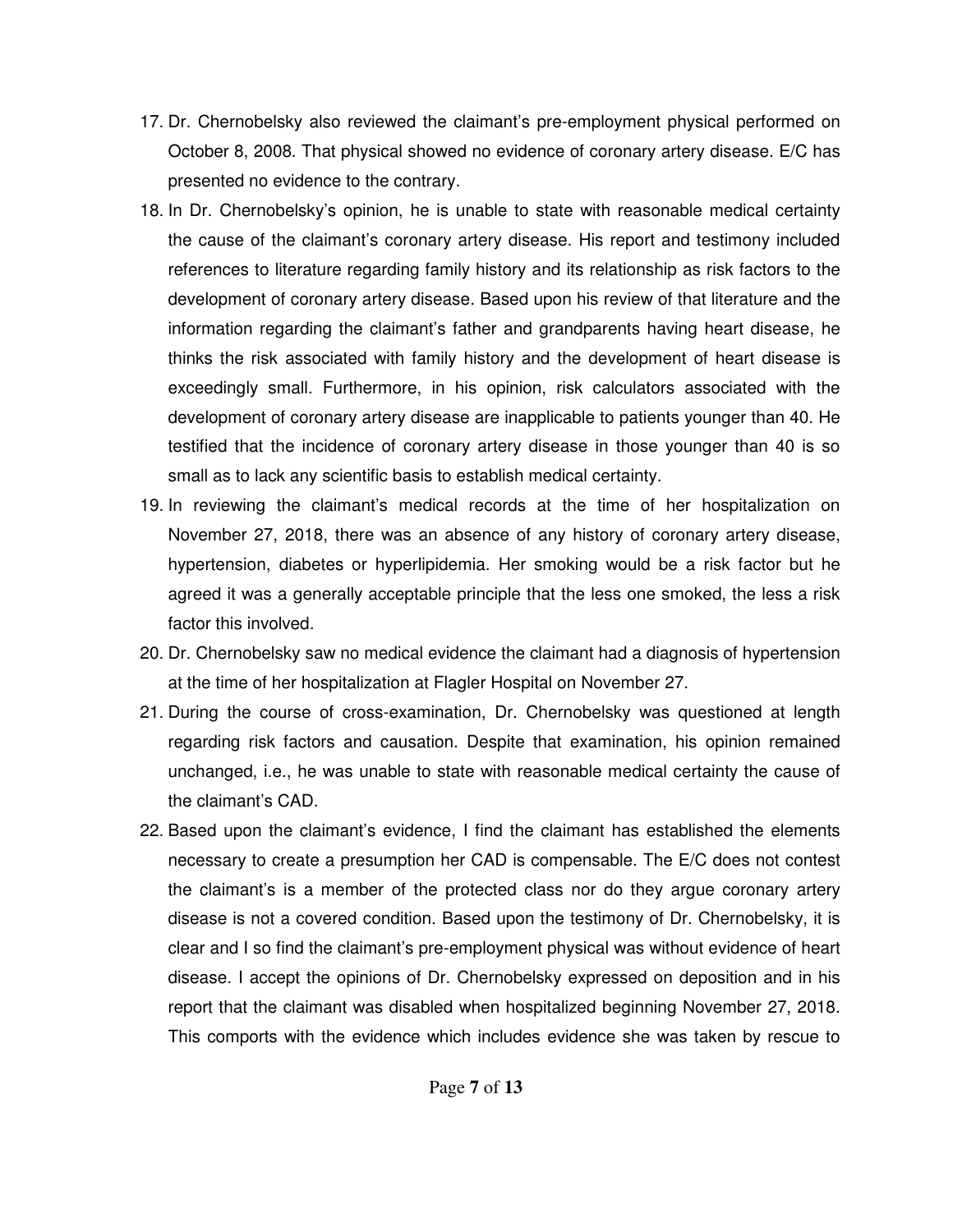the hospital, admitted to the hospital, and required to undergo multiple examinations and tests culminating in the cardiac catheterization of November 30, 2018.

- 23. The meaning of disability has been explored in some detail in the case *Rocha v. City of* Tampa, 100 So.3d 138 (Fla. 1<sup>st</sup> DCA 2012). In Rocha, the issue, as here, is whether the Claimant proved his condition resulted in total or partial disability as required by F.S. 112.18(1). The Rocha court framed the issue as follows: "[W]hether a claimant can rely solely on a medical work restriction to prove disability for purposes of section 112.18…" Id. at 141. In its analysis, the court recognized there are individuals who might "retain the physical strength and coordination to perform" the job but are given work restrictions to avoid potential further injury or death due to heart disease or hypertension. In finding Rocha was disabled, the court stated: "To hold otherwise would encourage such a claimant to ignore the advice of his doctor in fear that a panel of judges' years hence might deem the work restriction unwarranted. Further, it would encroach upon the doctor-patient relationship, and violate both the basic tenets of public safety and the clear purposes of the Workers' Compensation Law." Rocha at 142.
- 24. Consistent with the holding in Rocha, I find that Ochkie was disabled from working during her hospitalization which directly resulted from her coronary artery disease as opined by Dr. Chernobelsky. There is no competent evidence she was not disabled during this period. Furthermore, her condition necessitated a trip by rescue to the hospital where tests and an invasive procedure were performed. As a result, I find Claimant has met the presumption for compensability of his coronary artery disease.
- Page **8** of **13** 25. Having established the necessary elements to create the presumption of compensability, the next issue to be determined is whether the employer/carrier has established, by competent substantial evidence, claimant's condition resulted from non—occupational causes. In this regard, the question is whether the testimony of employer/carrier's expert, Dr. Koren, rebuts the presumption of compensability. Dr. Chernobelsky claimant's IME physician, cannot identify a specific cause of claimant's CAD. While he acknowledged certain risk factors existed, he denied the ability to identify any specific cause of claimant's condition. The proof necessary to rebut the presumption is as was stated in Punsky v. Clay County Sheriff's Office, 18 So. 3d 577 (Fla. 1<sup>st</sup> DCA 2009): "there is a clear path for the application of the section 112.18(1) presumption. The presumption does not vanish upon presentation of contrary evidence. (citation omitted). Instead, it remains with the claimant who establishes his or her entitlement to the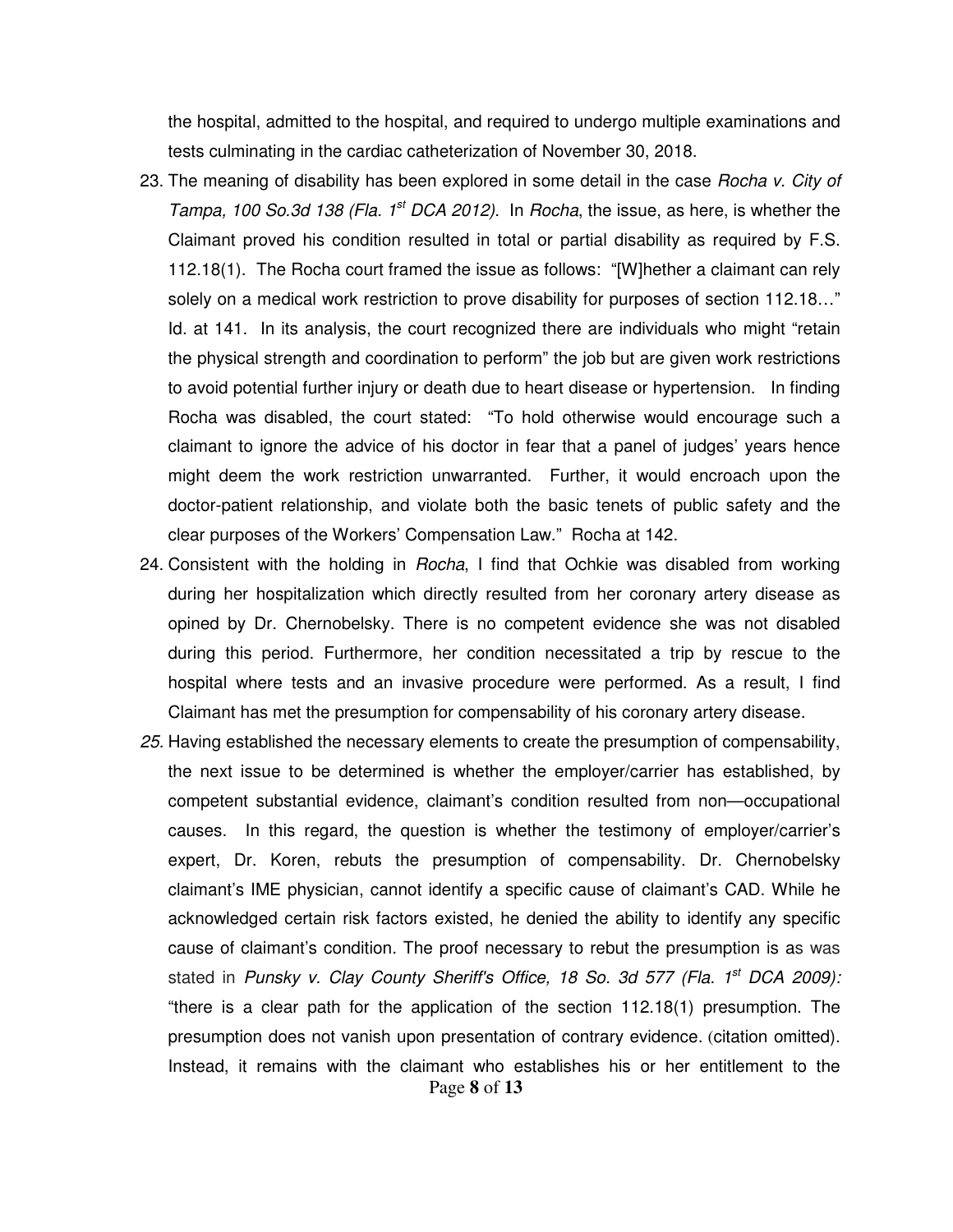presumption and the presumption is itself sufficient to support an ultimate finding of industrial causation unless overcome by evidence of sufficient weight to satisfy the trier of fact that the tuberculosis, heart disease or hypertension had a non-industrial cause. (citation omitted) It is the evidence of non-industrial causation that may be found to rebut the presumption, not the mere existence of risk factors or conditions" As Punsky makes clear where, as here, the claimant offers no evidence of occupational cause beyond the presumption, the E/C can defeat the presumption by competent substantial evidence of non-occupation cause or causes.

- 26. The testimony of Dr. Koren was presented by the employer/carrier an effort to establish non-occupational cause of the claimant's condition. Dr. Koren is also a Board certified cardiologist who estimates having treated 200 Worker's Compensation claimants under the heart lung bill. He, too, has served as a an independent medical examiner in 7-10 cases. In this case, he was authorized by the carrier to treat the claimant and did so until the claim was denied. As part of his evaluation and treatment of the claimant, he to reviewed the Flagler Hospital records from the hospitalization of November 2018. Dr. Koren's opinion is consistent with that of Dr. Chernobelsky as to claimant's diagnosis. He diagnosed the claimant as having coronary artery disease that was not amenable to intervention thus treatment was by medications.
- 27. Dr. Koren did not review claimant's pre-employment physical.
- 28. In discussing risk factors, Dr. Koren described the claimant as "fairly obese." He agreed with the history given him by E/C counsel that claimant had a family history of hypertension and heart disease to include a heart attack by her father when in the early 50s and her mother having "a couple strokes." There is nothing in the record to support claimant's mother having any cardiac condition. Dr. Koren reports the claimant is a "relatively heavy smoker at some times and indeterminate smoker even when he was seeing her. He also stated the claimant had hypertension and cholesterol as risk factors. Ultimately, Dr. Koren stated claimant had "premature coronary disease and she has multiple cardiovascular risk factors. So we believe that there is a cause and effect between the multiple cardiovascular risk factors and its presentation."
- Page **9** of **13** 29. Apparently, Dr. Koren is of the opinion the claimant had hyperlipidemia prior to her November 2018 hospitalization because of her response to rosuvastatin. Although there is no medical record establishing the existence of hyperlipidemia, Dr. Koren concludes that, retrospectively, concluding it must have been high because of the numbers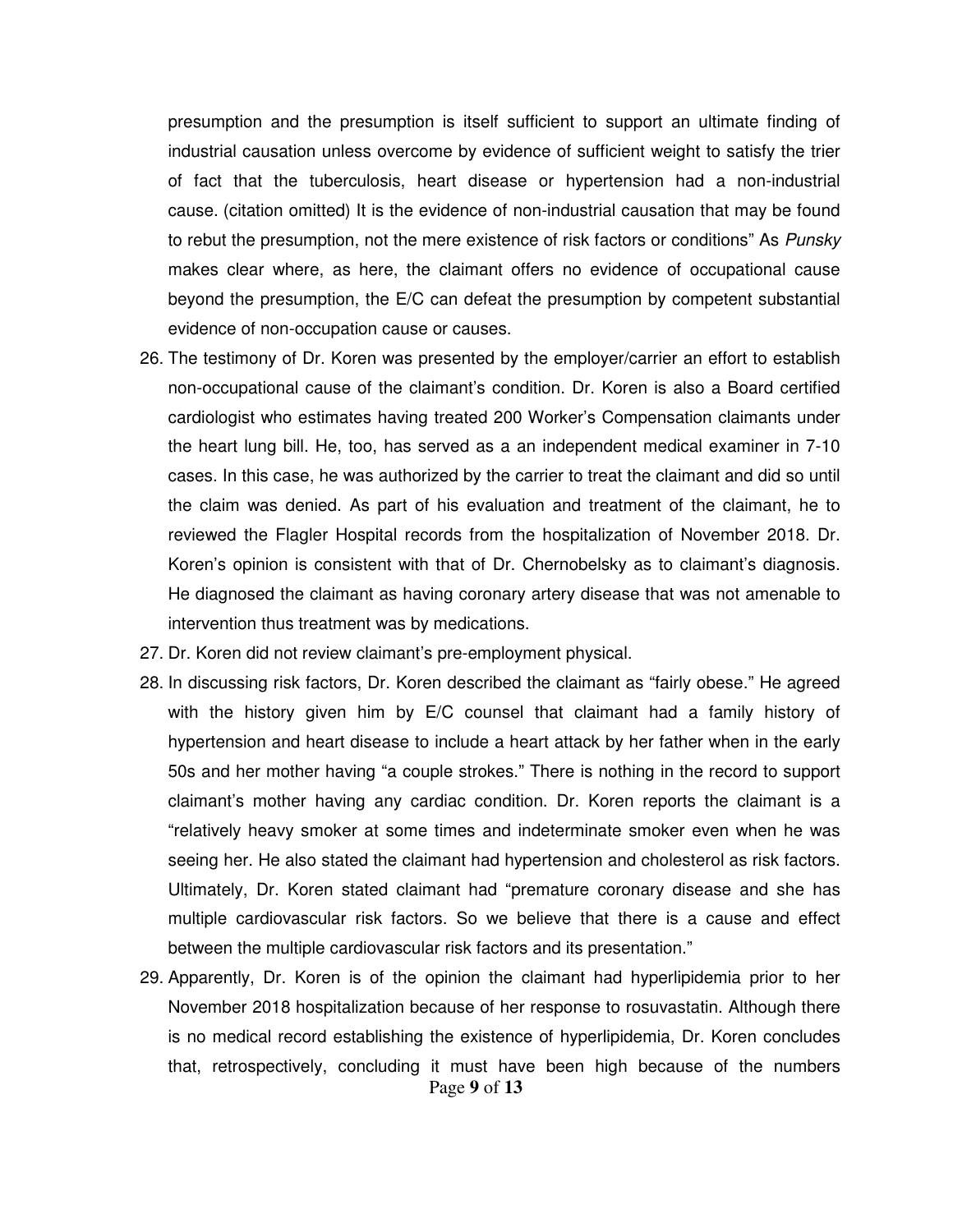arguably resulting from that medication. Dr. Chernobelsky expressed a contrary opinion believing this to be highly speculative and without factual basis or support. I agree.

- 30. Dr. Koren was also challenged regarding his statement the claimant was a heavy smoker and later an intermittent smoker. His conclusions in this regard also appear to be factually unfounded. According to the testimony of the claimant, she quit smoking in September 2018 yet Dr. Koren testified she had previously been a heavy smoker and was an intermittent smoker when he saw her. Thus it appears his factual basis for including this as a risk factor is not supported by the evidence or varies from Dr. Koren's understanding of claimant's history.
- 31. Regarding family history of heart disease, claimants counsel clarified with Dr. Koren that it was not her mother that had heart disease but her maternal and paternal grandmother. He had no information regarding their ages at such time as heart disease was diagnosed. Again, Dr. Koren's testimony appears to have been based on incomplete information.
- 32. As to the claimant's weight, Dr. Koren initially, he testified she was "fairly obese" but on further examination by claimant's counsel, he described her as "mildly overweight."
- 33. The testimony of Dr. Koren is challenged by that of Dr. Chernobelsky. Dr. Chernobelsky does not believe there is any scientific basis to determine causation of CAD associated with risk factors and a person age 35. He stated that to quantify such a risk is in his opinion "impossible." He does not believe it is scientifically possible to do so. In his opinion, the cause of coronary artery disease in the claimant "is unknowable, at least at this juncture of scientific knowledge of coronary artery disease. Ultimately, Dr. Chernobelsky testified "I think it is extraordinary – it would be extraordinary to have a 35 year-old woman who had been smoking for however long, not on a daily basis, and who has her father, who barely meets criteria for premature coronary artery disease, without diabetes, without other things, to develop significant obstruction of coronary artery disease. It's extraordinarily uncommon. So I lack scientific information to tell you that these risk factors are likely to have been the cause or contribute more than 50% to her development of coronary artery disease. What I'm saying is, it's extraordinarily unlikely for a person to do that." He further testified "So I cannot tell you that her smoking or her being overweight contributed to anything. Is it statistically shown to increase a person's risk? Yes. But her risk is so ridiculously small to start with that even if you increase that risk, it continues to be ridiculously small."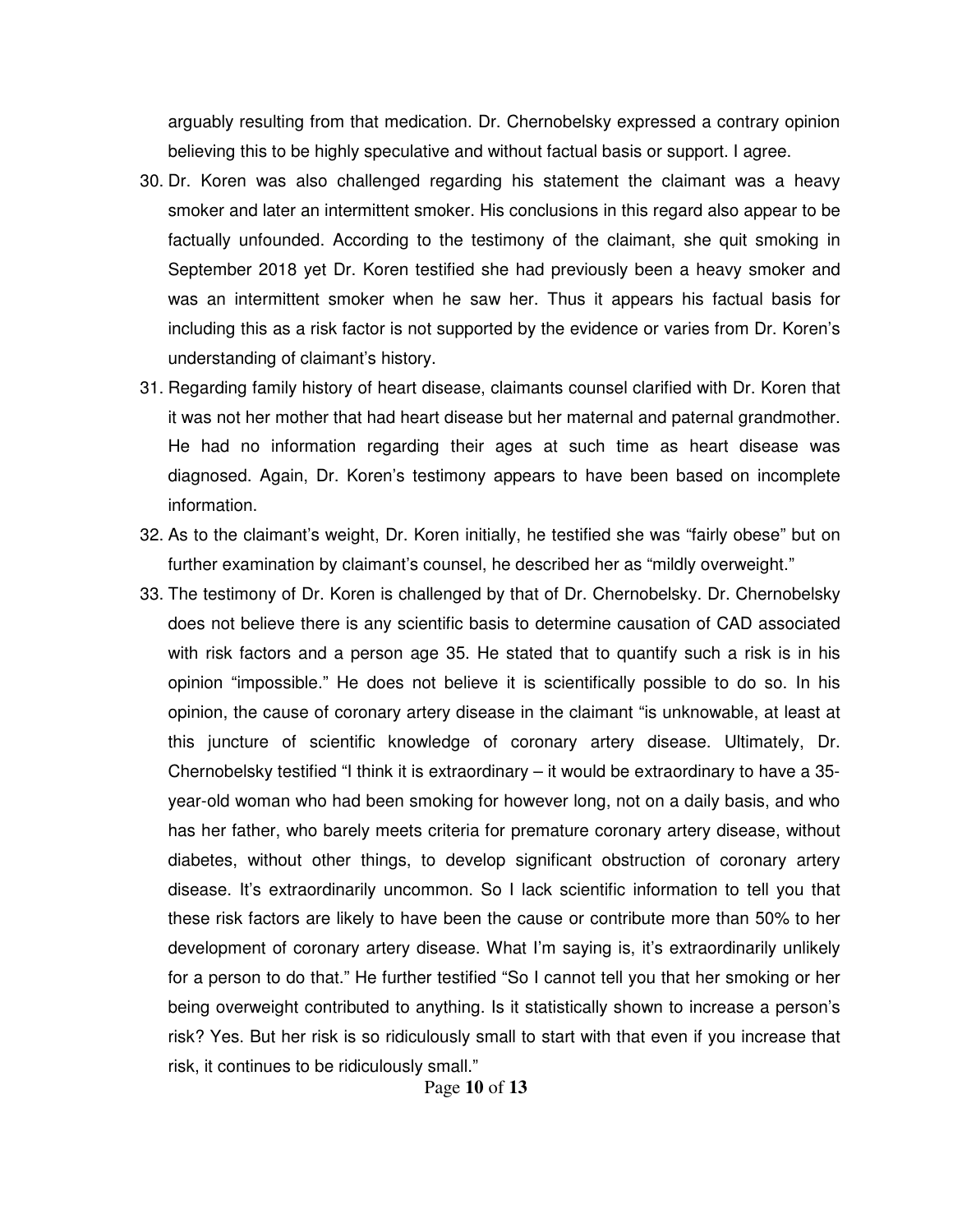- 34. Having considered the testimony of Dr. Chernobelsky and that of Dr. Koren, I accept in all respects the opinions and testimony of Dr. Chernobelsky over that of Dr. Koren where that testimony is in conflict. I believe his opinions are based on a better understanding of the claimant's medical history to include family medical history, smoking history, and other history as is relevant to the opinions expressed. I further find his opinion is based on scientific principles whereas the opinions of Dr. Koren as expressed in this case are speculative and without scientific support. I find the opinions of Dr. Chernobelsky to better comport with logic and reason than those of Dr. Koren.
- 35. Thus I find the employer/carrier has failed to establish by competent substantial evidence that claimant's coronary artery disease resulted from non-occupational causes. The employer/carrier has failed to rebut the presumption claimant's condition is causally related to her employment.
- 36. I find the claimant meets the criteria set forth in Florida Stat. §112.18 to be entitled to the presumption her condition is causally related to her workplace employment and that she sustained heart disease with an accident date of November 27, 2018.
- 37. I reject any argument the claimant had pre-existing heart disease on or about September 10, 2018. The evidence does not establish the claimant met the criteria for a presumption of that condition existing on that date or that she meets the requirements of Florida Stat. §112.18.
- 38. I reject the defense raised by the employer/carrier that the claimant did not receive treatment for a covered condition which incapacitated the claimant from performing her work as a law enforcement officer on November 27, 2018. The claimant was taken by rescue to the hospital where she was admitted for 4 days. During the course of that admission, she had treatment that culminated in a cardiac catheterization. The unrebutted testimony established claimant was disabled as of that date.
- 39. I reject the employer/carrier's contention claimant's heart disease is due to one or more of the constellation of non-work related risk factors as more particular set forth hereinabove.
- 40. I find the claimant was temporarily and totally disabled for the period November 27, 2018 until discharged from the hospital on December 1, 2018. While the claimant testified to having been disabled for longer appeared of time, there is no medical evidence in the record to support that contention.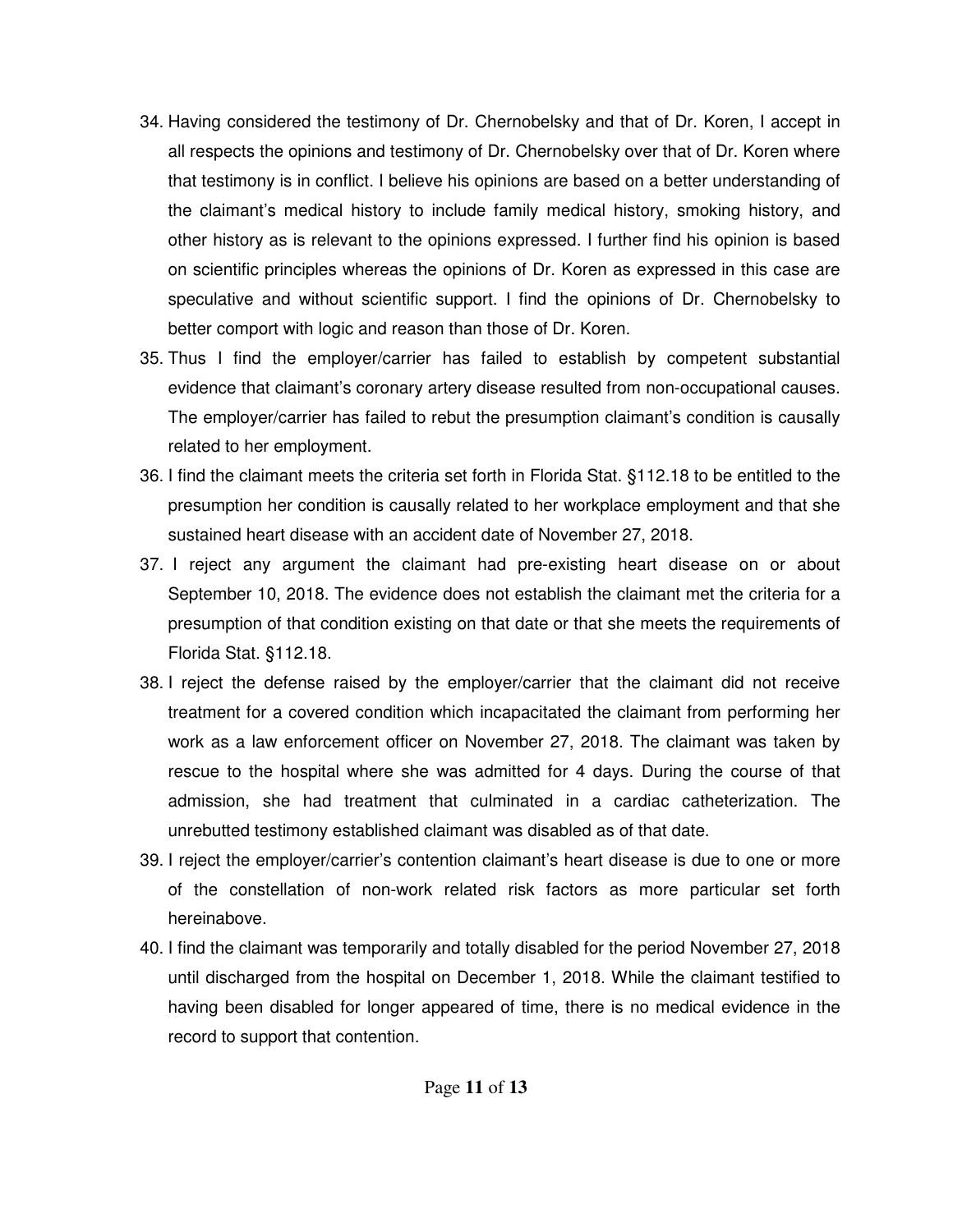- 41. I find the claimant requires authorization of a cardiologist to evaluate and treat her condition based upon the testimony of Dr. Chernobelsky.
- 42. I find that the claimant's attorney has performed a valuable service and is entitled to an award of a reasonable attorney's fee and taxable costs against the employer for securing the benefits awarded by this Final Compensation Order.
- 43. Any and all issues raised by way of the petition for benefits, but which issues were not dismissed or tried at the hearing, or which were ripe, due and owing but not raised at the hearing, are presumed resolved, or in the alternative, deemed abandoned by the claimant, and therefore, are denied and dismissed with prejudice.

### **Wherefore, It Is CONSIDERED, ORDERED, and ADJUDGED** as follows:

- 1. The claim for compensability of claimant's coronary artery disease is hereby granted.
- 2. The claim for authorization of a cardiologist to evaluate and treat claimant's compensable coronary artery disease is hereby granted.
- 3. The claim for temporary total disability benefits is denied because claimant's period of disability does not meet the statutory threshold for those benefits.
- 4. The E/C shall pay a reasonable attorney's fee and taxable costs to the claimant's attorney for securing the benefits being awarded by this Final Compensation Order. Jurisdiction is hereby reserved to determine the amount thereof if the parties are unable to amicably resolve this issue.

DONE AND SERVED this 9th day of October, 2019, in Jacksonville, Duval County, Florida.

ahl \ Suuele

Ralph J. Humphries Judge of Compensation Claims Division of Administrative Hearings Office of the Judges of Compensation Claims Jacksonville District Office 1300 Riverplace Blvd. Suite 300 Jacksonville, Florida 32207 (904)431-4930 www.fljcc.org

COPIES FURNISHED: